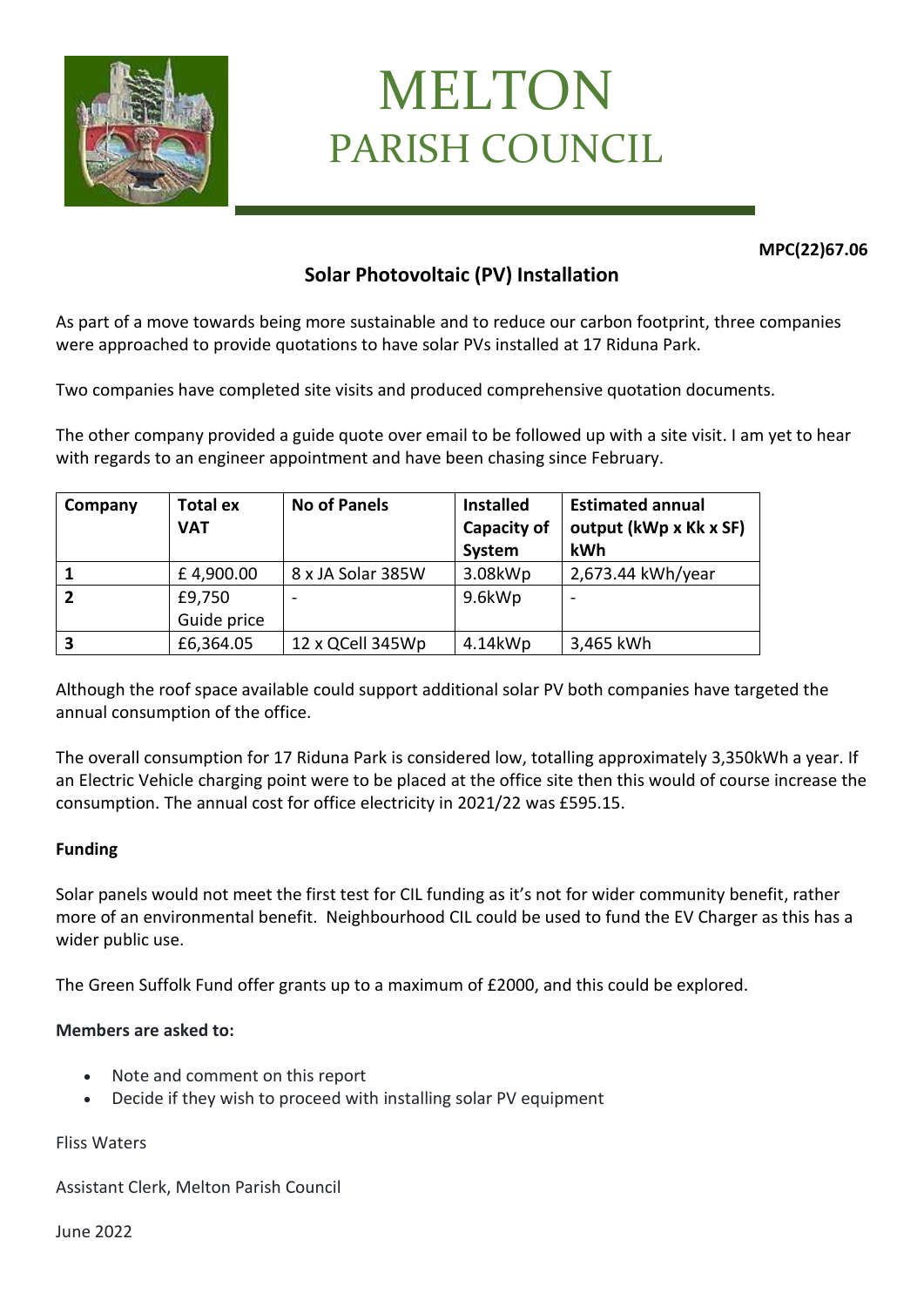#### **Additional Notes**

#### **Company 1**

#### **System Performance & Quotation**

| <b>Installation Data</b>                            |                   |  |
|-----------------------------------------------------|-------------------|--|
| Installed capacity of PV system - kWp (stc)         | 3.08 kWp          |  |
| Orientation of the PV system - degrees from South ° | 20                |  |
| Inclination of system - degrees from horizontal °   | 10                |  |
| Postcode                                            | IP                |  |
| MCS region                                          | 12                |  |
| <b>Calculations</b>                                 |                   |  |
| kWh/kWp (Kk) generated from region irradiance data  | 868.00 Kk         |  |
| Shade factor (SF)                                   | 1.00 SF           |  |
| Estimated annual output (kWp x Kk x SF) kWh         | 2,673.44 kWh/year |  |
| Approx CO2e Savings Per Year                        | 0.62 tCO2e/year   |  |

#### Quotation to supply install a 3.08kWp roof mounted PV system

| Panels                         | 8 | JA Solar 385W                             |
|--------------------------------|---|-------------------------------------------|
| Inverters                      |   | <b>Ginlong Solis Electrical Materials</b> |
| <b>Mounting System</b>         |   |                                           |
| Installation and Certification |   |                                           |
| Access and edge protection     |   |                                           |

**Total Ex VAT £ 4,900.00 VAT @ 20% £ 980.00 TOTAL £ 5,880.00**

#### **Company 2**

A guide price for 9.6 Kwp completed installation would be circa £9750+Vat.

If this is of interest to you, we can put together a full design and financial breakdown for you to asses. This price has been provisionally given prior to a site survey, confirmation of an exact price will be given in writing after a site survey.

#### **Company 3**

#### **Solar PV Array Proposal**

The company are pleased to offer this 4.14kWp solar PV array for Melton Parish Council for the sum of £6,364.05 excluding VAT.

The following details items that are expressly included or excluded from the scope of works. If there is any doubt as to whether an item is included or excluded please seek clarification in writing before proceeding with the services offered.

#### **Included within the Proposal**

The following are included within our proposal:

- Full solar PV system design